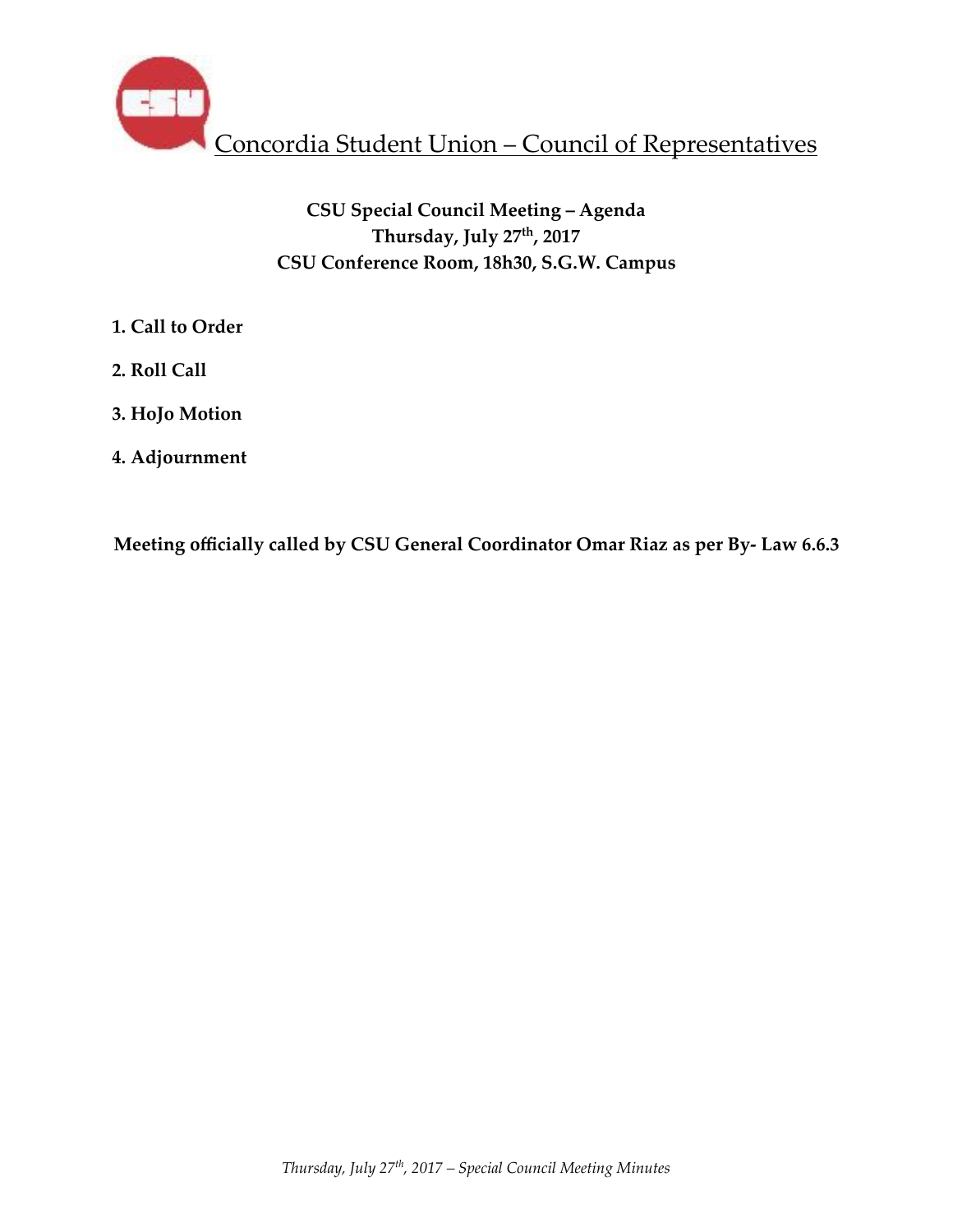

# **CSU Special Council Meeting – Minutes Thursday, July 27th, 2017 CSU Conference Room, 18h30, S.G.W. Campus**

## **1. CALL TO ORDER**

Meeting is called to order at 18h49.

We would like to acknowledge that Concordia university is on the traditional territory of the Kanien'keha:ka (Ga-niyen-gé-haa-ga), a place which has long served as a site of meeting and exchange *amongst nations. Concordia recognizes, and respects the Kanien'keha:ka (Ga-niyen-gé-haa-ga)* as the *traditional custodians of the lands and waters on which we meet today.* 

### **2. ROLL CALL**

Council Chairperson: *Caitlin Robinson* Council Minute Keeper (Interim): *Veronika Rydzewski*

Executives present for the duration of the meeting were *Ahmed Badr* (External Affairs Coordinator), *Devon Ellis-Durity* (Sustainability Coordinator), *Maria Gabriela Polanco* (Loyola Coordinator), *Omar Riaz* (General Coordinator), *Veronika Rydzewski* (Internal & Clubs Coordinator) and *Leyla Sutherland* (Student Life Coordinator).

Councillors present for the duration of the meeting were *Dylan Applebaum* (JMSB), Rowan Gaudet (Arts & Science), *Rim Hamila* (ENCS), *Ahmed Jemma* (ENCS), *Jeremy Laxer* (Arts & Science), *Camille Thompson-Marchand* (Arts & Science), *Tabea Vischer* (Arts & Science) and *Aouatif Zebiri* (Arts & Science).

Executives present for the duration of the meeting were *Soulaymane El Alaoui* (Finance Coordinator) and *Asma Mushtaq* (Academic & Advocacy Coordinator). 

Councillors absent for the duration of the meeting were *Rory Blaisdell* (JMSB), Mikaela Clark-Gardner (Fine Arts), *Charlotte Genest* (Arts & Science), *Khadidja Komah* (ENCS), *Alienor Lougerstay* (ENCS), *Patrick H. Magallanes* (Arts & Science), *Ali Sherra* (Arts & Science), *Julia Sutera Sardo* (Arts & Science), *Eamon Toohey* (Arts & Science), *Sally Younis* (ENCS) and *Peter Zhuang* (Fine Arts).

### **3. HOJO MOTION**

**Omar Riaz** moves to to appoint **Veronika Rydzewski** as Minute-Keeper for the duration of this Special Council Meeting

Seconded by **Rowan Gaudet**. 

**VOTE**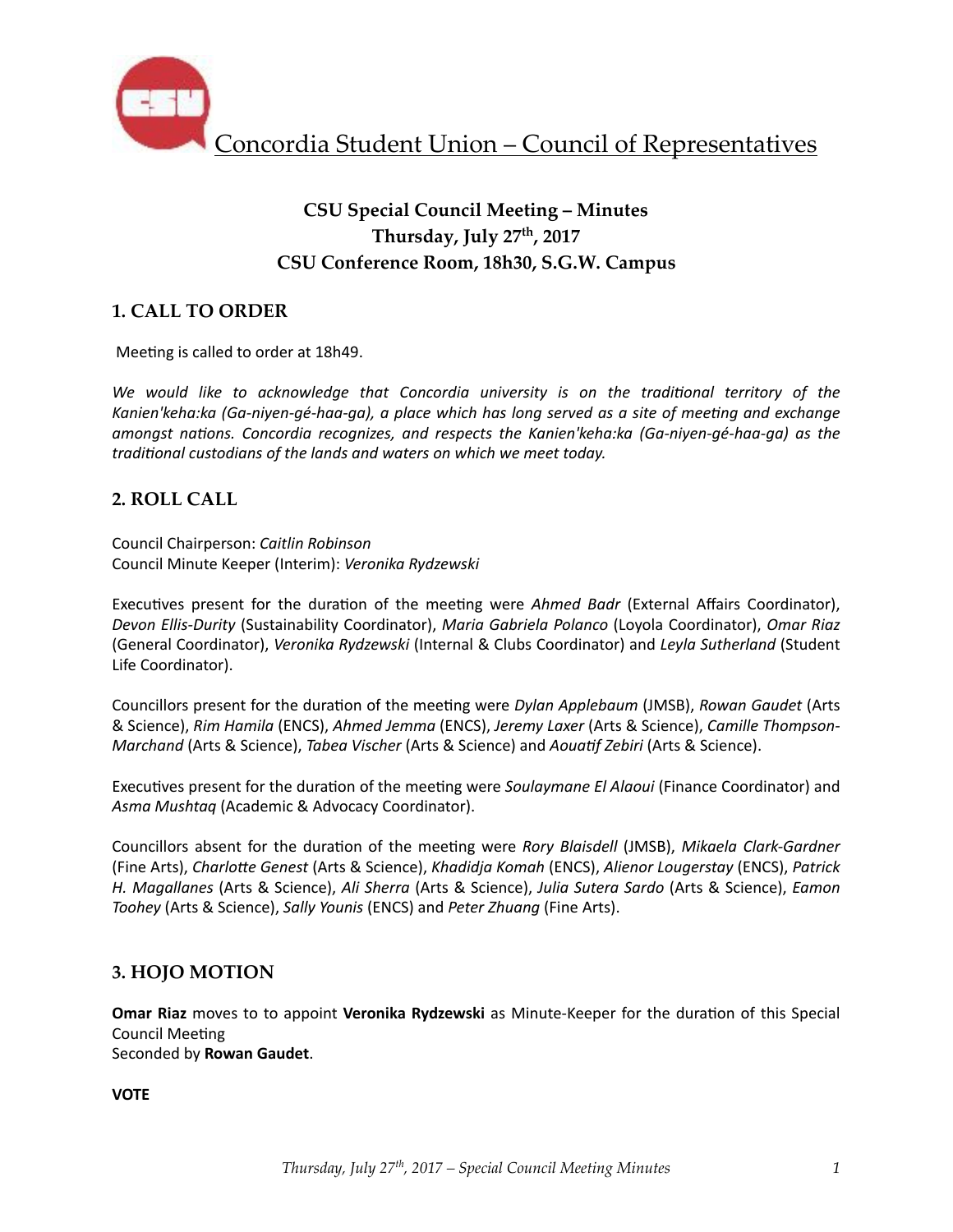

Concordia Student Union – Council of Representatives

In favour : 7 Opposed: 0 Abstentions: 1

*Motion carries.* 

**Dylan Applebaum** moves to excuse for **Soulaymane El Alaoui** and Asma Mushtaq for the duration of the meeting.

Seconded by **Rowan Gaudet**. 

**VOTE** 

In favour : 8 Opposed: 0 Abstentions: 0

#### *Motion carries.*

#### **Omar Riaz**:

WHEREAS on April 12th, 2017 at the CSU regular council meeting an allocation of \$167, 800.00 was approved for the renovation of the HOJO offices from the Student Space, Accessible Education, and Legal Contingency Fund (SSAELC Fund);

WHEREAS the amount did not include costs solely covered by the CSU such as furniture, and installation of a TV as per the agreement signed by the CSU and Concordia University on April 13th, 2017, which amounts to \$23, 3000.00 and \$3, 350 plus applicable taxes and fees;

WHEREAS the amount also did not include the 50% of cost paid by the CSU for Data equipment and Cabling, which amounts to approximately \$8900.00 plus applicable taxes and fees;

BE IT RESOLVED THAT the CSU Council allocate \$35, 250.00 plus applicable taxes and fees for additional costs for the HOJO offices from the Student Space, Accessible Education, and Legal Contingency Fund (SSAELC Fund).

Seconded by **Rowan Gaudet**. 

**Omar Riaz**: At the time it did not included furniture. Although the amounts mentioned were in the original plan, Council had yet to approve it.

**Rowan Gaudet:** should we amend?

**Omar Riaz: it is implied.** 

**VOTE** 

In favour : 8 Opposed: 0 Abstentions: 0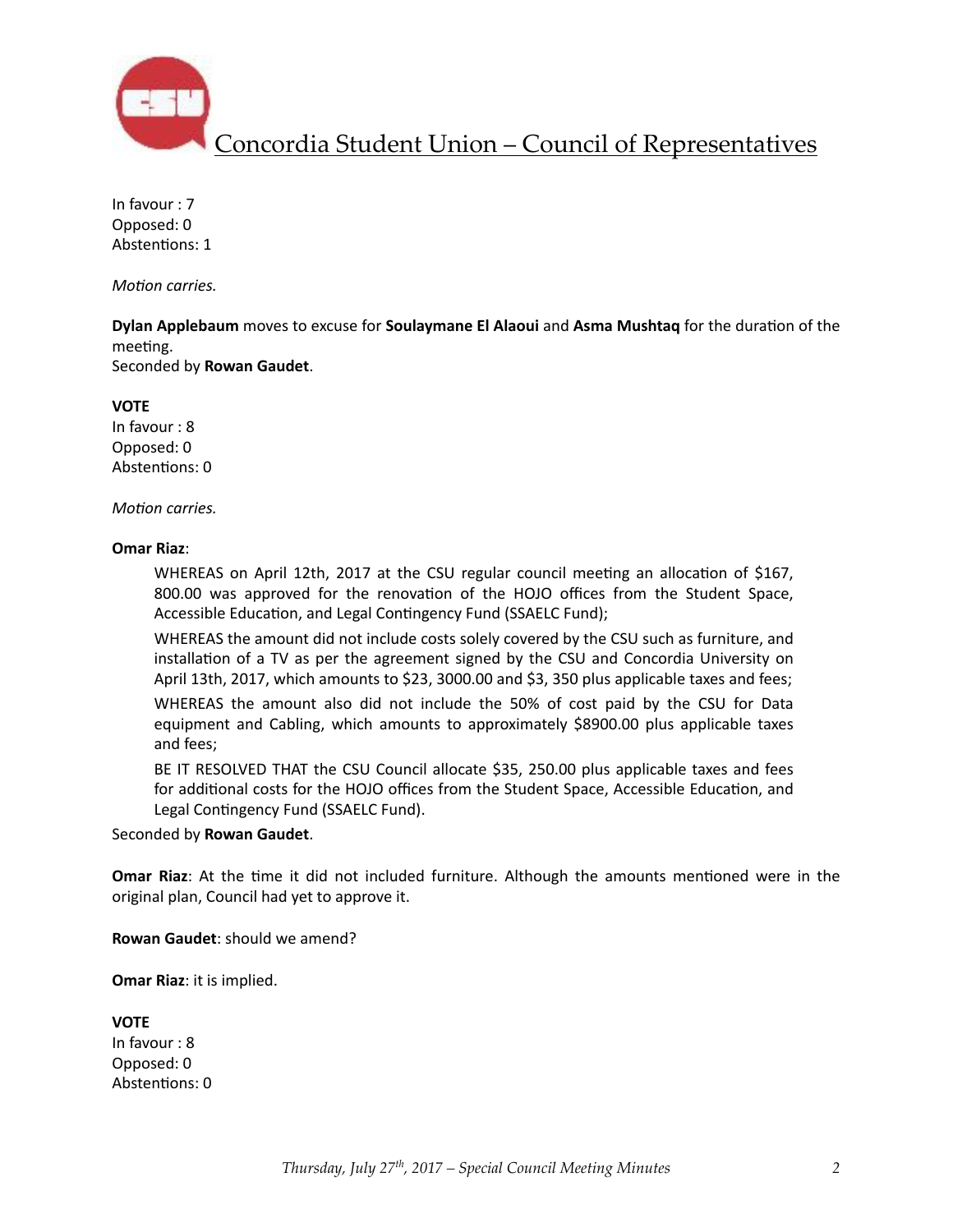

*Motion carries.* 

### **4. ADJOURNMENT**

**Rowan Gaudet** moves to adjourn. Seconded by **Omar Riaz**. 

**VOTE** In favour : 8 Opposed: 0 Abstentions: 0

*Motion carries.* 

*Meeting is adjourned at 18h54.*